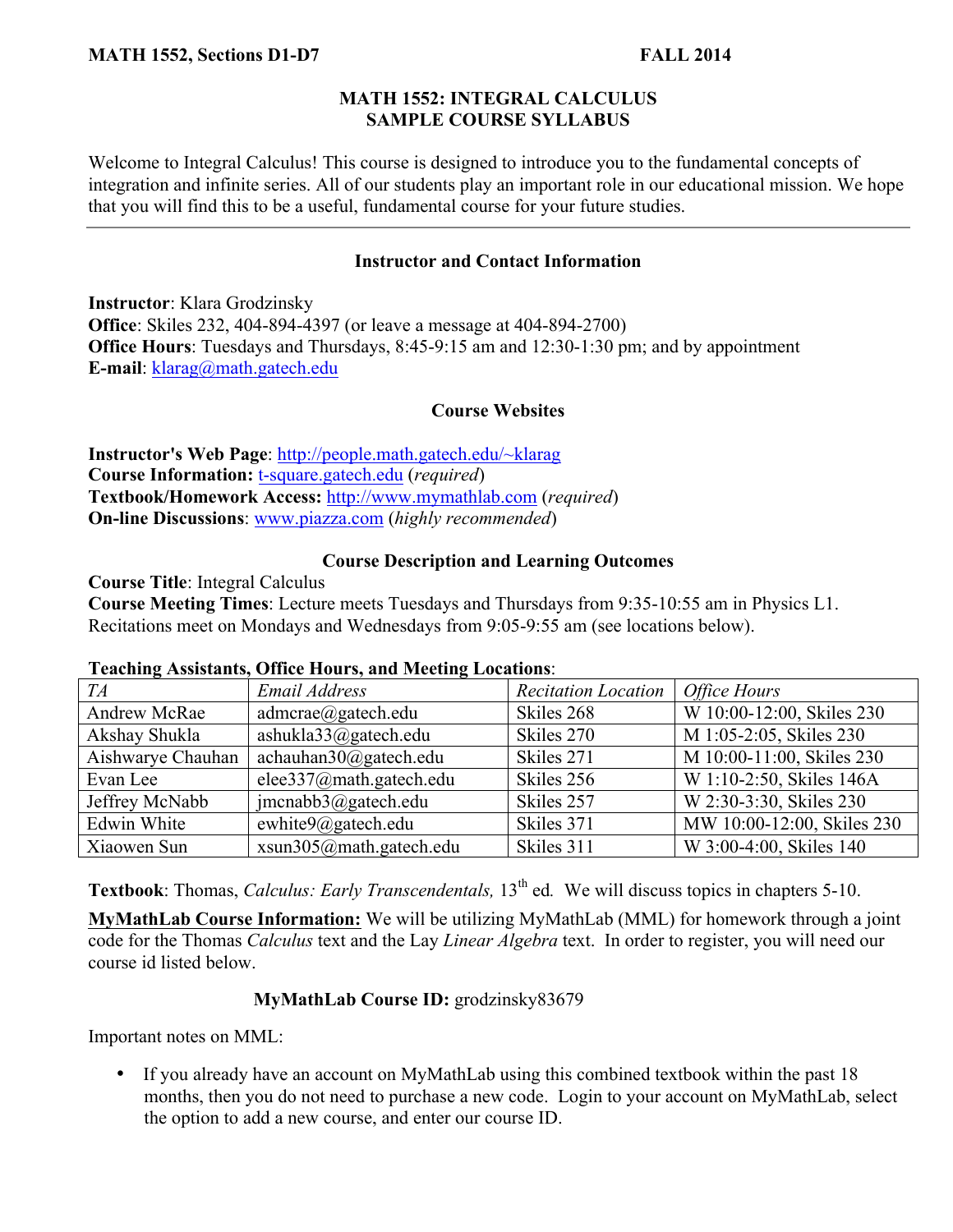### **MATH 1552, Sections D1-D7 FALL 2014**

- If you already have a MyMathLab account that used either the Thomas or the Lay texbook in the past 18 months, but you were unable to add our course using the previous step, please send an email to  $gatechmath@yahoo.com$  and include the following information:
	- o Your First and Last Name
	- o The email address used to register for MML
	- o Your Login ID for MML
	- o Our course ID (listed above) for Fall 2014

You should receive a reply within 36 hours from the Pearson support team regarding your account status. In the meantime, you can access our course using the "temporary access" option when registering. Please do not pay for a new code until you receive a reply from Pearson.

• If you do not have a MyMathLab account using the Thomas or Lay textbooks, or if your account is over 18 months old, you will need to purchase a new code for our course. Please refer to the registration document, located in the "Resources" section on t-square, to create your new account.

## *When signing up for MyMathLab, it will be immensely helpful to me (for grading purposes) if you will set your STUDENT ID to your USERID for the GT system (i.e., your T-square USERID, as in "gburdell3", etc).*

MyMathLab comes with an entire electronic version of the textbook; it is your choice if you would also like to own the textbook in print. You may purchase a MyMathLab code either from the bookstore or on-line while registering at http://www.mymathlab.com. If you prefer to own a hardcopy of the text, the bookstore offers packages of MyMathLab combined with a loose-leaf or hardcover version of the Thomas textbook that is less expensive than purchasing the text and code separately.

**PLEASE NOTE**: GEORGIA TECH HAS A SPECIAL CODE PACKAGE THAT INCLUDES BOTH TEXTBOOKS. THIS CODE CAN ONLY BE PURCHASED THROUGH THE CAMPUS BOOKSTORES OR DIRECTLY FROM PEARSON. CODES PURCHASED BY OTHER VENDORS WILL NOT WORK! Possible ISBNs for this text are: 1269861298, 1269891596, 1256954721, 1269861328, 1269936069.

*At the conclusion of Integral Calculus, students should be able to*:

- apply basic Calculus concepts, including integration, convergence of integrals and infinite series, Taylor's theorem, and elementary differential equations.
- use the above concepts algebraically and geometrically.
- solve applied physics, geometry, and numerical approximation problems without a calculator.

## **Course Organization**

This course will consist of lectures and recitations, each meeting twice per week. You are required to attend all scheduled sessions at all times. The Center for Academic Success will also provide our class with a PLUS ("Peer Led Undergraduate Study") leader. PLUS sessions will also meet twice per week. These sessions are optional, but strongly encouraged.

#### **Course Requirements and Grading**

**HOMEWORK**: Homework will be assigned on-line and will consist of exercise problems on MyMathLab.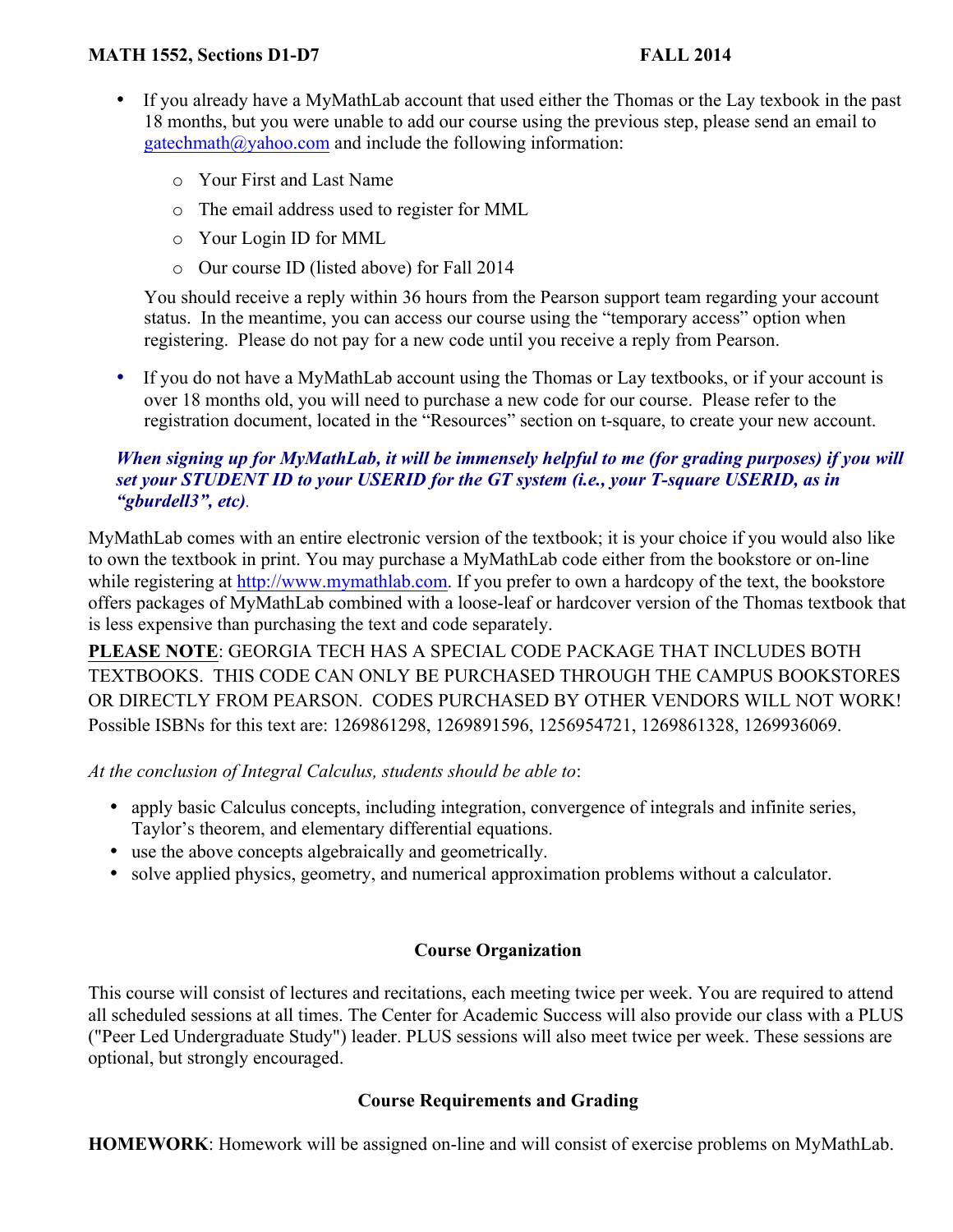## **MATH 1552, Sections D1-D7 FALL 2014**

You are expected to understand **all** homework problems for the tests and quizzes. In order to increase the effectiveness of recitation, you should attempt the problems **before** the weekly recitation sections. Exercises on MyMathLab will be due every Monday and Thursday at 11:59 PM (except during class recesses or as announced in class). The lowest homework grade will be dropped. **No late homework will be accepted**. Please note: the final graded homework assignment will be due on Wednesday, November 26.

**PARTICIPATION:** Class participation will be based on your attendance in the lectures. We will use TurningPoint clickers to measure lecture attendance, beginning on the second week of classes. You must register your clicker ID on t-square in order to receive credit for class attendance. Clickers may be purchased from the Georgia Tech bookstore or you may purchase a virtual clicker app through the Responseware software.

**RECITATIONS:** Recitations will be run in a partially "flipped" classroom environment. That means: the TAs will expect that you have attended lecture and reviewed the textbook before class, and they will not lecture on the course material. Instead, you will spend the recitation time working on practice problems. Your TA will measure participation through attendance and effort during the recitation sessions. The TAs will assign each student a score from 0-2 at the end of the term, which will be added onto the final class average (affecting all "borderline" grades).

**QUIZZES AND TESTS:** We will have four 20-minute quizzes and three 50-minute tests during the term. Quizzes will be given during the first 20 minutes of recitation, and tests will be administered during the last 50 minutes of the lecture period. Quizzes and tests will be administered on the following days:

- Quiz 1: Wednesday, August 28
- Test 1: Thursday, September 11
- Quiz 2: Wednesday, September 24
- Test 2: Thursday, October 9
- Quiz 3: Wednesday, October 22
- Test 3: Thursday, November 6
- Quiz 4: Wednesday, November 19

No books, notes, calculators, cell phones, or other electronic devices are allowed during the tests and quizzes.

**FINAL EXAM**: The final exam will cover all course materials and will be administered on **Tuesday, December 9,** from 8:00-10:50am. All students must take the final examination.

| <b>Option</b>      | <b>Count all tests and quizzes</b> | Drop lowest quiz  | <b>Drop</b> lowest test |
|--------------------|------------------------------------|-------------------|-------------------------|
| Participation      | 5%                                 | 5%                | 5%                      |
| Homework           | 10%                                | 10%               | 10%                     |
| Quizzes (6% each)  | 24%                                | 18%               | 24%                     |
| Tests $(12%$ each) | 36%                                | 36%               | 24%                     |
| Final Exam         | 25%                                | 31%               | 37%                     |
| Recitation         | Up to $2\%$ extra                  | Up to $2\%$ extra | Up to $2\%$ extra       |

| Your final average will be computed as follows: |  |  |
|-------------------------------------------------|--|--|
|                                                 |  |  |

In all cases, you will receive the higher of the average options.

*Letter grades will be determined based on the following intervals. Do not expect any deviation from the following scale:*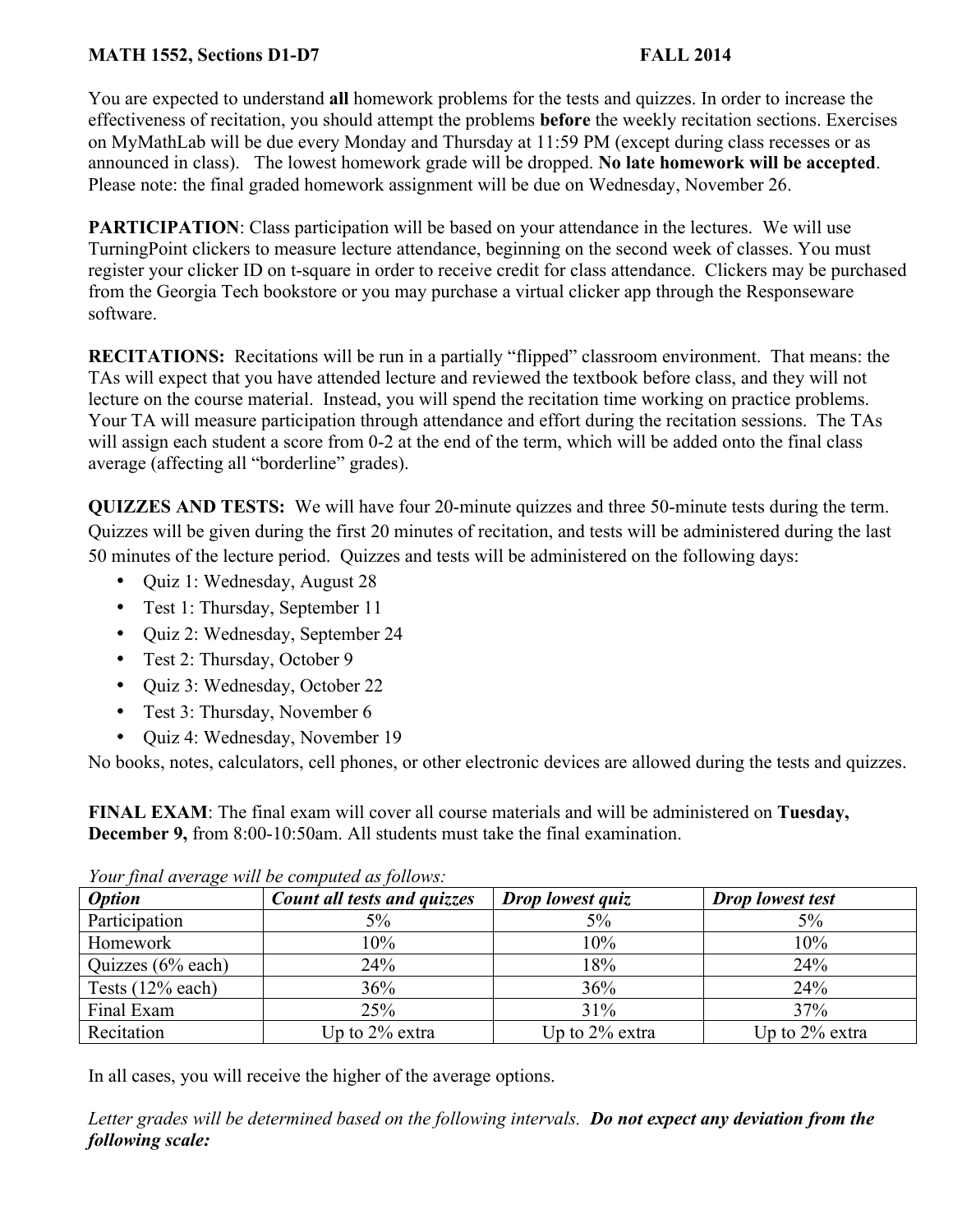**A**: 90% and higher, **B**: [80%, 90%), **C**: [70%, 80%), **D**: [60%, 70%), **F**: [0%, 60%).

**Midterm grades** will be assigned on **September 26**. A satisfactory grade will be assigned to all students with a midterm average of 70% or higher (based on the above weighting of grades).

# **Class Policies**

**Attendance:** You are expected to come prepared and actively participate in every lecture and recitation session. Attendance in lecture will be taken by use of TurningPoint Technology clickers. In the event of an absence, you are responsible for all missed materials, assignments, and any additional announcements or schedule changes given in class.

Class disruptions of ANY kind will NOT be tolerated and may result in your removal from the classroom and/or loss of participation points for that day.

Please show courtesy to your fellow classmates and instructor by adhering to the following class rules:

- Turn off all laptops, cellular phones, i-pods and other electronic devices, unless you have a *documented* need to use such devices for note-taking, during class.
- Come to class on time and stay for the entire class period.
- Refrain from conversing with your fellow students.
- Put away any reading materials unrelated to the course.

**Academic Dishonesty**: All students are expected to comply with the Georgia Tech Honor Code (the honor code can be found at http://www.policylibrary.gatech.edu/student-affairs/code-conduct). Any evidence of cheating or other violations of the Georgia Tech Honor Code will be submitted directly to the Dean of Students. Cheating includes, but is not limited to:

- Using an unapproved calculator, books, or any form of notes on tests.
- Copying directly from **any** source, including friends, classmates, tutors, internet sources (including Wolfram Alpha), or a solutions manual.
- Allowing another person to copy your work.
- Taking a test or quiz in someone else's name, or having someone else take a test or quiz in your name.
- Asking for a regrade of a paper that has been altered from its original form.
- Using someone else's clicker to gain attendance points or to take quizzes or tests for them, or asking someone else to use your clicker for any graded or attendance submission.

**Regrading of Papers:** If a problem on your test has been graded in error, you must submit a regrade request to me (not your TA!) **in writing,** along with your paper, no more than *one week* after the tests have been returned in class. Should you wish to have your paper regraded, *do not change or add to the work on your paper*! If you must write on your returned paper, be sure to write in a different color ink and clearly indicate what you have added. A regrade request can only be submitted if you have done something CORRECT on your test that has been marked as incorrect. You MUST check your answers with the solutions BEFORE submitting such a request.

**Make-Ups:** In an emergency situation, I may allow a make-up test if I am notified prior to the exam and provided with a reasonable, **written** confirmation of your absence. Any make-ups must be completed before the corresponding test has been graded and returned to other students. If you will miss a test due to a university-sponsored event or athletics, please provide me with the official documentation in advance.

**Students with Disabilities and/or in need of Special Accommodations**: Georgia Tech complies with the regulations of the Americans with Disabilities Act of 1990 and offers accommodations to students with disabilities. If you are in need of classroom or testing accommodations, please make an appointment with the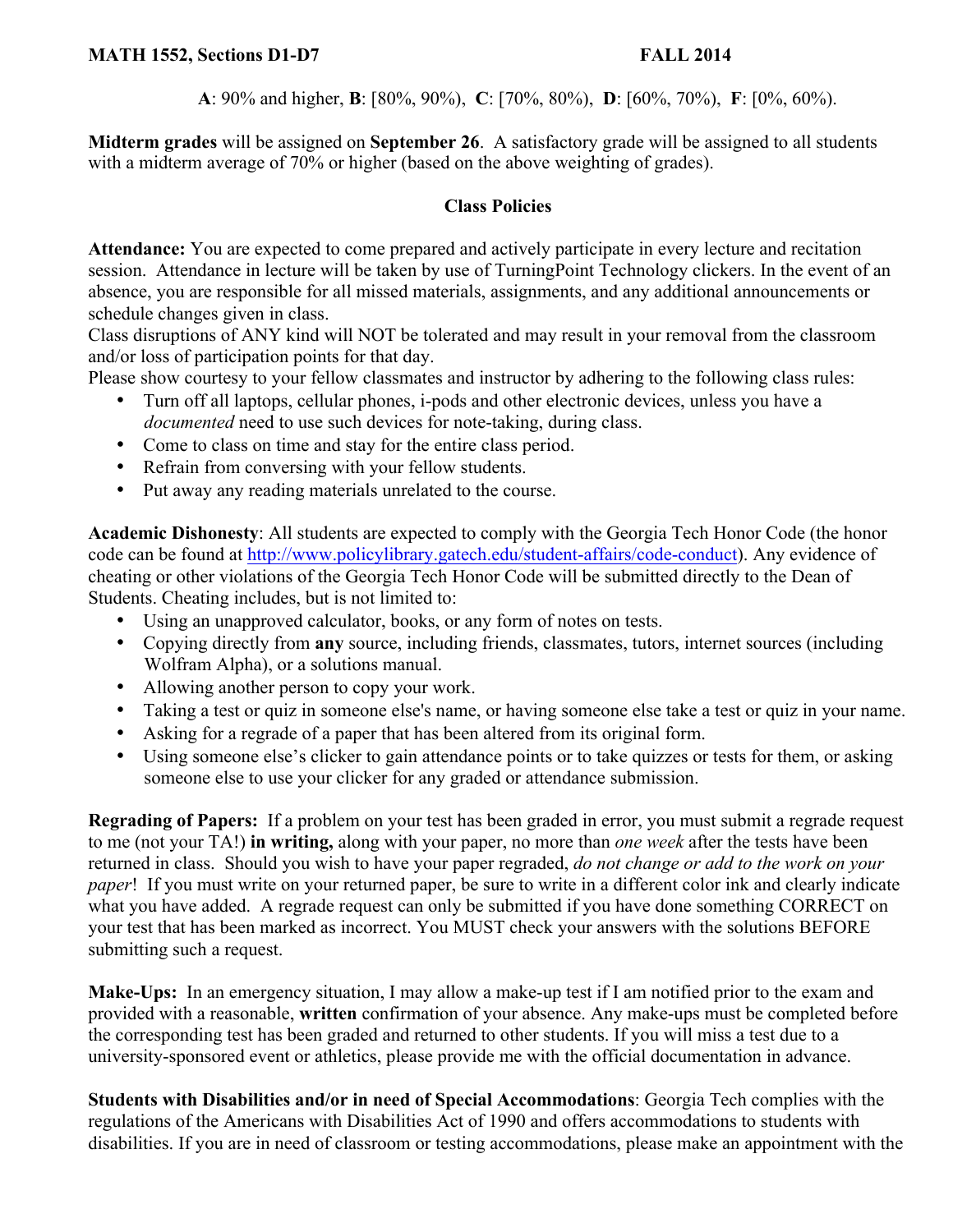### **MATH 1552, Sections D1-D7 FALL 2014**

ADAPTS office to discuss the appropriate procedures. More information is available on their website, http://www.adapts.gatech.edu. Please also make an appointment with me to discuss your accommodation, if necessary.

**Calculators**: While you may need a scientific calculator for help with some of the homework problems, the use of calculators is NOT ALLOWED on in-class assessments, with the exception of devices provided by the instructor.

**Announcements**: I will frequently update the class pages with class information and materials. *You are responsible for obtaining any announcements or materials placed on my web page*  (http://people.math.gatech.edu/~klarag), *MyMathLab* (www.coursecompass.com), *or T-square* (tsquare.gatech.edu). Though not required, it is also to your advantage to join our class page on Piazza (www.piazza.com) so you can view/participate in course-related discussions.

**Additional Help:** *Asking questions is a key to success!* Please stop by my office hours or your TA's office hours whenever you have questions. Free help is also available Monday-Thursday afternoons in the Math Lab, located on the second floor of Clough Commons.

*Please note*: *items on the syllabus and course schedule are subject to change. Any changes to the syllabus and/or course schedule will be relayed to the students in class and through e-mail.*

## **Important Dates Throughout the Term**

**18 August** – First Day of Classes **30 August** – Quiz #1 **1 September** – Labor Day (No Class) **11 September** – Test #1 **24 September** – Quiz #2 **26 September** – Progress Reports Due **9 October** – Test #2 **10 October** – Last day to withdraw with a grade of "W" **11-14 October** – Fall Recess (No Class) **22 October** – Quiz #3 **6 November** – Test #3 **19 November** – Quiz #4 **27-28 November** – Thanksgiving Break (No Class) **5 December** – Last Day of Classes **9 December** – Final Exam